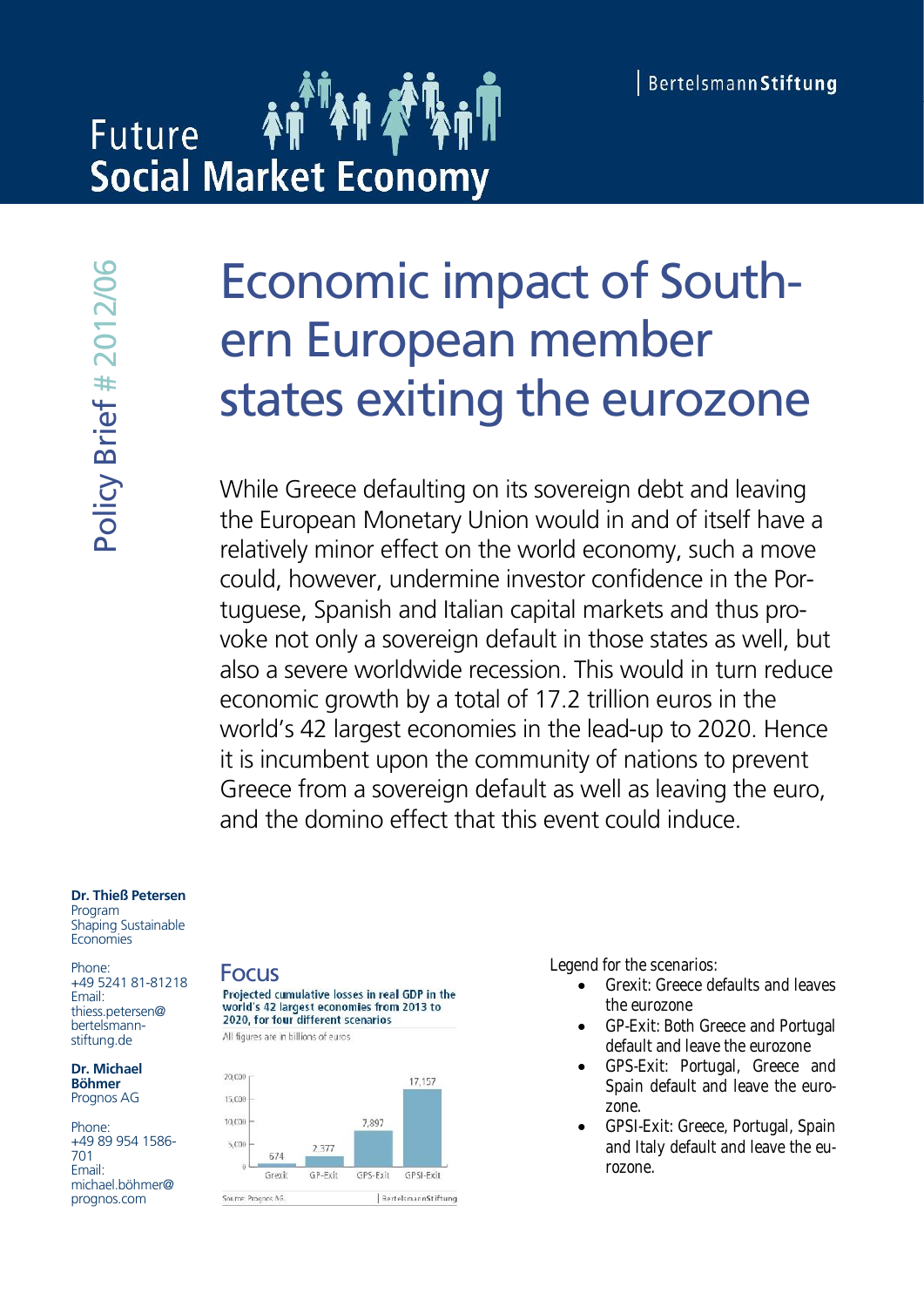6

The debate concerning the eventuality that Greece, Portugal, Spain and Italy might leave the European Monetary Union has become increasingly strident since the onset of the euro crisis in September 2009. For example, in July 2012 German Minister of Economics Philipp Rösler expressed the view that the prospect of Greece leaving the European Monetary Union was no longer so daunting as it had once seemed. CSU Secretary General Alexander Dobrindt echoed this view in late August 2012, when he predicted that Greece would leave the eurozone by 2013. The European Central Bank's decision this past September to buy up government bonds of European Monetary Union member states that are facing a sovereign debt crisis somewhat eased the situation for these states. However, their budgets are still in disarray, a fact underscored by the statement by Greek Prime Minister Antonis Samaras in October 2012 to the effect that Greece will be bankrupt by the end of next month unless further infusions of foreign capital are forthcoming.

Against this backdrop, it is important to bear in mind that there is no legal mechanism for excluding European Monetary Union members from the eurozone. However, bailout money might simply dry up because the actors providing it may ultimately take the view that budget cutbacks in the eurozone member states facing budgetary crises are not progressing satisfactorily. Without bailout money from European rescue packages and the International Monetary Fund (IMF), these states would have no further revenue and would face bankruptcy. But in order for a state that finds itself in this plight to be able to pay government employees and finance pension payments and other entitlements, it would need to introduce its own currency: in other words, it would have no choice but to leave the European Monetary Union. We will now discuss the

consequences of such an event, in terms of four possible exit scenarios.

## 1.Design of the exit scenarios

Our projections concerning the economic consequences of the four European Monetary Union member states that are currently in dire financial straits leaving the eurozone are based on four scenarios. In the first, only Greece takes leave of the eurozone (Grexit scenario). In the second, both Greece and Portugal exit (GP-Exit scenario). The third scenario sees the departure of Spain, in addition to Greece and Portugal (GPS-Exit scenario), and in the fourth scenario the quartet of states comprising Greece, Italy, Portugal and Spain bids adieu to the euro. We opted for this eurozone exiting sequence because the current debate is largely couched in terms of states that might leave the monetary union.

We estimated the real economyconsequences entailed by these four scenarios by carrying out simulations using the Prognos macroeconomic world model called VIEW (see box). To this end, we modelled the projected real GDP of the 42 states in the VIEW model from 2013 to 2020, based on the assumption that our putative scenarios will become reality next year. The computations concerning real GDP resulting from these scenarios were compared with the economic data and forecasts in Prognos's "Weltreport 2012," which was published in mid 2012 and is predicated on the assumption that the eurozone will remain intact (baseline scenario). The forecasts presented in this report were likewise elaborated using our VIEW model. According to the report, the budget cutbacks that need to be made in the lead-up to 2016 and 2017 will be a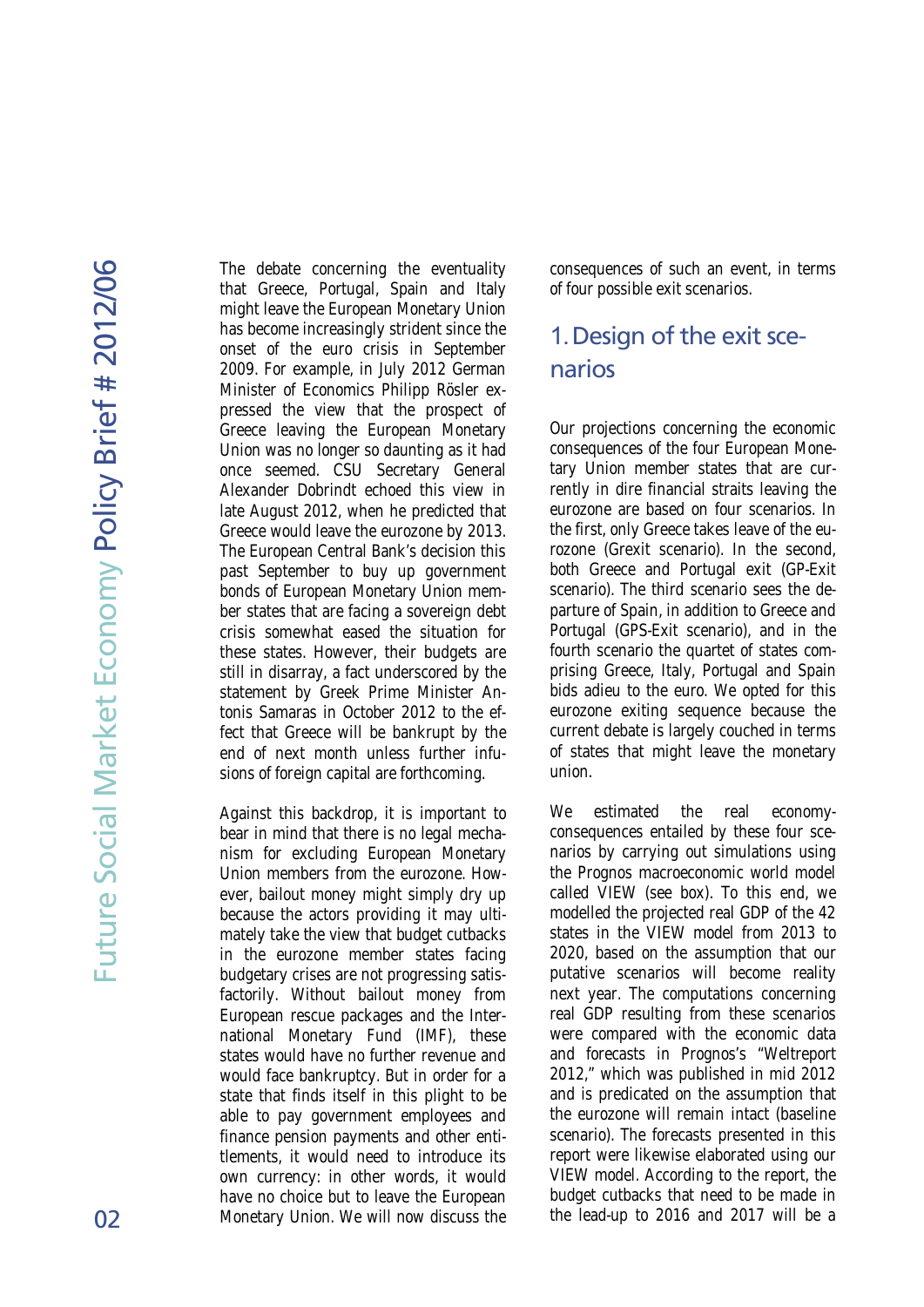huge drag on worldwide economic growth (see Prognos AG 2012). Our four scenarios forecast even greater growth slowdowns.

The four simulations we carried out were based on the following assumptions: It was presumed that Greek bailouts would be suspended, causing Greece to face sovereign default and consequently introduce its own currency. No one can possibly predict how large this haircut would actually be, but our simulations are based on a scenario involving a 60 percent default rate. The remaining 40 percent of Greece's huge drag on worldwide economic growth<br>(see Prognos AG 2012). Our four scenarios<br>forecast even greater growth slowdowns.<br>The four simulations we carried out were<br>based on the following assumptions: It<br>was presumed that Gre

debt would continue to be denominated in euros. This haircut would affect both public and private creditors, who would be forced to take a charge on 60 percent of their loans to Greece. Table 1 displays how this might play out financially for selected states.

A Greek sovereign default would also result in correspondingly high writedowns for government budgets. As such writedowns are of an accounting nature, the budget deficits of the states to which Greece owes money either directly or indirectly would increase, thus driving up the sovereign debt and debt service of these states. This in turn would force the governments affected to consolidate elsewhere by either cutting their expenditures or raising taxes. Such measures reduce demand for goods and services, which in turn reduces economic output and increases unemployment. The VIEW model takes into account the budgetary impact of a haircut by positing writedowns of the various industrial nations' extensive loan receivables and liabilities (EFSM, EFSF and IMF bailouts; the European Central Bank buying up government bonds; target loans). The budgetary impact of sovereign Forced to take a charge on<br>
60 percent of their loans<br>
to Greece. Table 1 dis-<br>
plays how this might play<br>
out financially for selected<br>
states.<br>
A Greek sovereign default would also re-<br>
sult in correspondingly high write

defaults cannot be taken into account for emerging economies owing to a lack of data.

Greece's public and private sector debtors would also need to write off 60 percent of their outstanding loans. According to our calculations, these losses would presumably have a direct negative wealth effect on household income for the relevant year; and this in turn would reduce housing start-ups and consumer spending.

**The VIEW model** is a macroeconomic model that is used to make projections and simulate economic scenarios. The simulations in our study encompassed the world's 42 states that account for more than 90 percent of the world economy and were based on the following parameters: supply and demand; labour markets; government finances; as well as exports, imports, currency rates and so on. Thus, the model also factors in the interrelationships between the various states as regards these parameters.

Sovereign default and the introduction of a national currency would of course have far reaching economic consequences also for Greece. The new Greek currency would be devalued relative to all other currencies, and the scope of this devaluation remains every bit as uncertain as the scope of a haircut. Our VIEW model simulations are predicated on a 50 percent devaluation of the Greek currency. This devaluation would drive up the government-debt ratio as expressed in the new Greek currency, because this debt would have previously been denominated in euros. Hence introduction of a national currency would reduce Greece's government debt ratio by a mere 20 percent; and what's worse, capital-market confidence in Greece's creditworthiness would evaporate. Hence the Greek government's sole source of revenue would be tax revenue, which in turn means that the Greek budget balance would be virtually zero in the lead-up to The VIEW model is a macroeconomic model that is used<br>to make projections and simulate economic scenarios. The<br>simulations in our study encompassed the world's 42<br>states that account for more than 90 percent of the world<br>ec by too the colliveiring assumptions: it would also need to write of 0 percent of the cording Greek bonds; ourlosses would pressume that Greek bonds; on another and percels over the effect of the signal of and this in turn re of an accounting nature, the and the scope of this devaluation remadeficits of the states to which every bit as uncertain as the scope could increase, thus driving up the predicated on a 50 percent devaluation debt and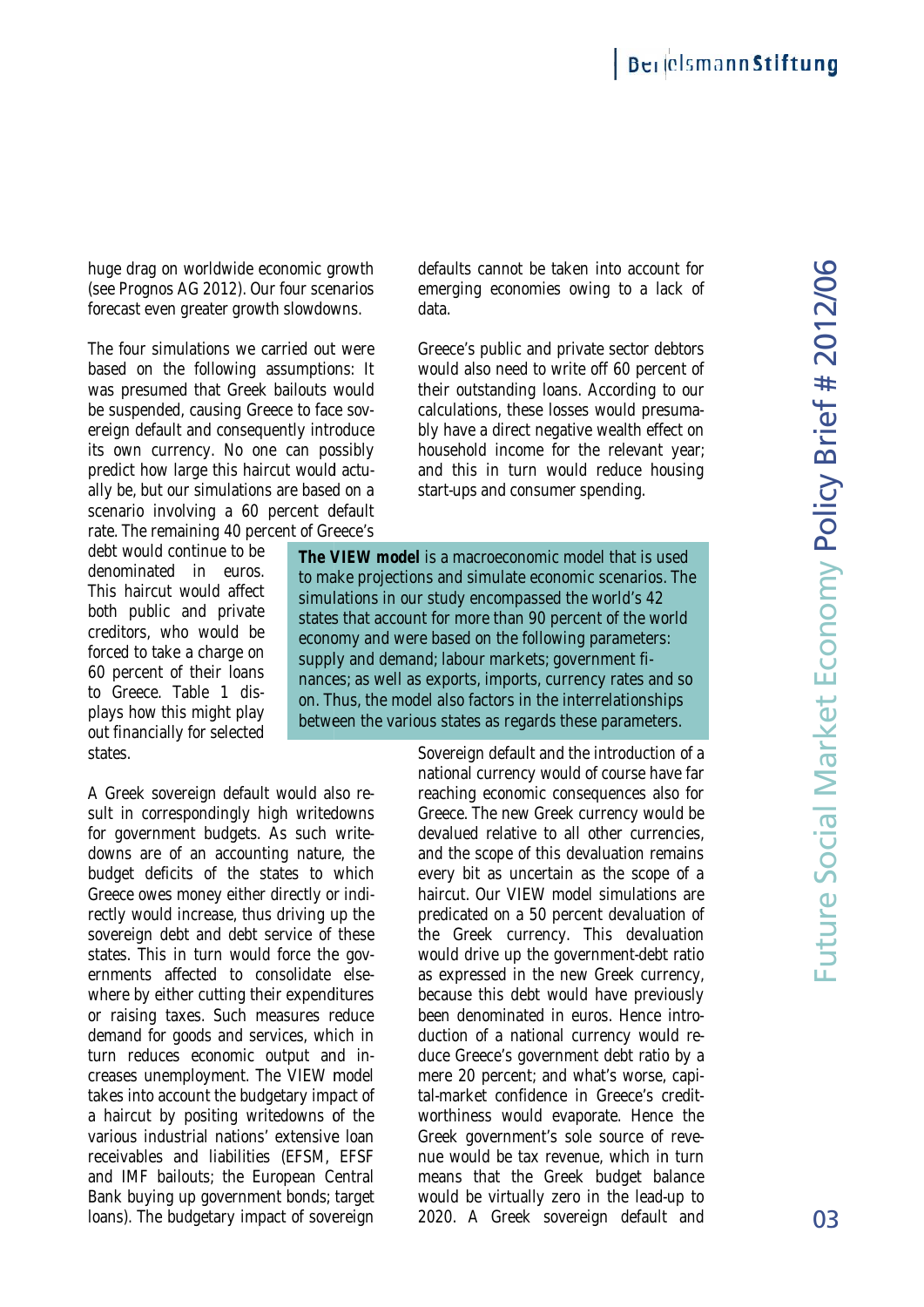Greece switching to a new currency would also put a major dent in consumer and investor confidence, which our simulations (based on past examples such as Argentina in 2001) show would translate into a ten percent decline in 2013 and a five percent decline in 2014, for both parameters. Moreover, the aforementioned declines in demand for goods and services would not be limited to the state affected. In a world where individual state economies maintain highly symbiotic relationships with each other through foreign trade, falls in consumer demand in one state would soon spread to its trading partners. The result would be a worldwide decline in economic activity.

that form the basis for our simulations currently represent the closest approximation of the reality that would actually unfold.

Using these assumptions as basis, the impact of the four scenarios on the world economy was simulated for the period extending from 2013 to 2020. In the interest of modelling the impact of each of the four scenarios on economic growth, annual declines in GDP were computed in comparison to the projections in Prognos's "Weltreport 2012" and were then tallied for the years 2013 to 2020. The projected cumulative declines in economic growth thus obtained are displayed in table 2 for all four scenarios.

BertelsmannStiftung

The other three scenarios were simulated based on the same assumption of a 60 percent haircut and a 50 percent devaluation of the new currency relative to all other currencies.

Table 1: Public and private sector loan writedowns for the four scenarios, predicated on a 60 percent default on both public and private sector loans for a state leaving the European Monetary Union (figures in billions of euros).

| State           | Grexit | GP-Exit | GPS-Exit | GPSI-Exit |
|-----------------|--------|---------|----------|-----------|
| Germany         | 64.0   | 99.1    | 266.1    | 455.2     |
| France          | 54.9   | 81.6    | 211.8    | 457.7     |
| Great Britain   | 23     | 13.1    | 52.5     | 78.3      |
| The Netherlands | 12.3   | 19.2    | 71.6     | 115.1     |
| USA             | 63     | 10.5    | 29.6     | 47.8      |

# 2.Ramifications of the eurozone exit scenarios for the world economy

Source: Prognos AG.

The VIEW model simulations discussed in this section shed light on the likely economic effects of the four eurozone exit scenarios for the 42 states encompassed by the model. Like all simulations, the results we obtained were strongly influenced by the assumptions on which they were based, and in this case above all by the actual scope of the haircuts and the currency devaluations that would come into play. In our view, the assumptions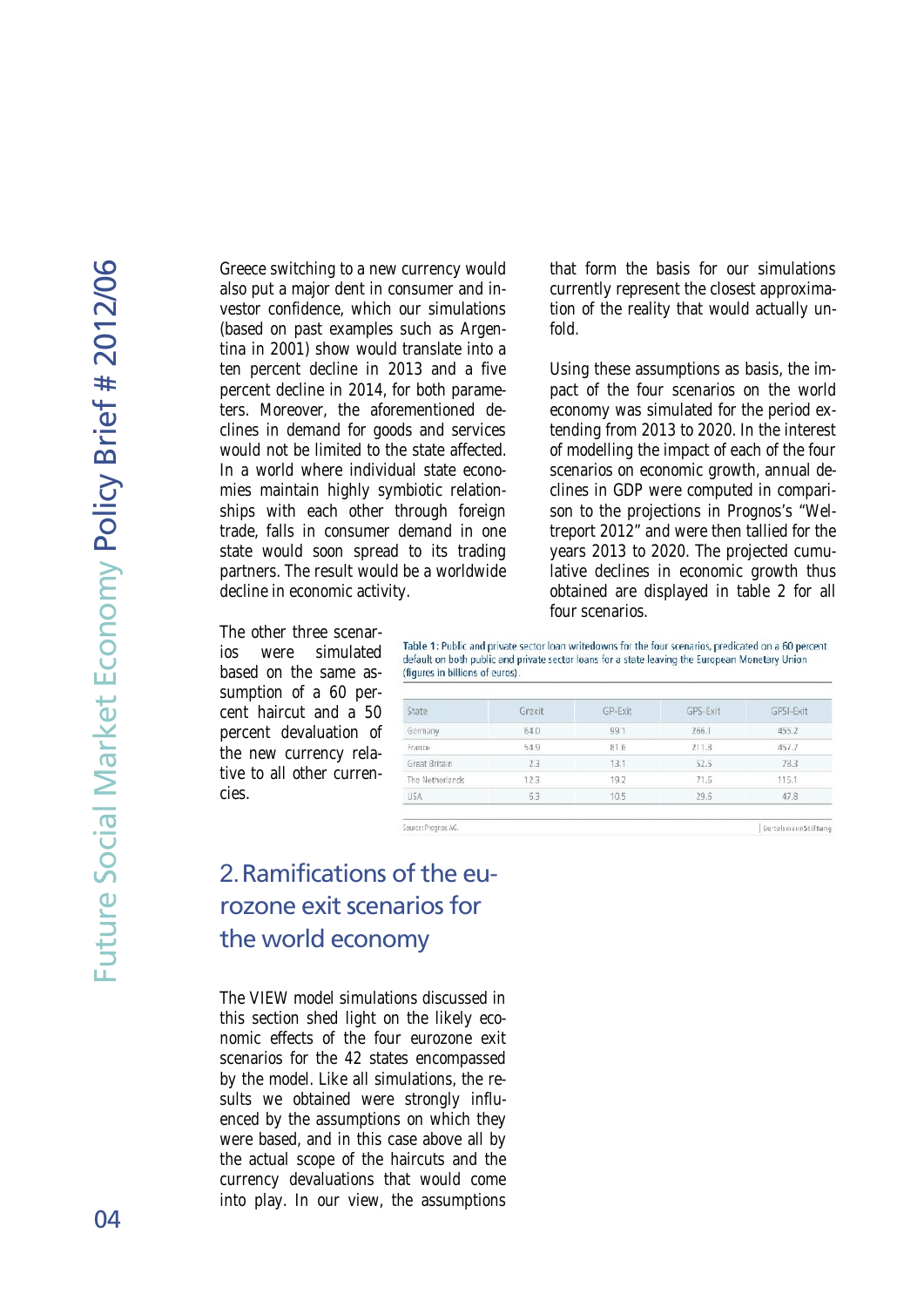Grexit scenario: A sovereign d efault on the part of Greece and its consequent exit from the Eur opean Monetary U nion would, in and of itself, have only a minor i mpact on economic growth in Europe and the rest of the world. The aggregate GDP decline for 2013 to 2020 in the 42 VIEW states, which account for more than 90 pe rcent of worldwide output, would worldwide euros. amount to 674 billion euros. The decline in Greece's GDP would be the single lar gest chunk in this regard (164 billion e uros). The cumulative decline in growth in Germany would amount to only 73 billion euros. In the i nterest of putting these i GDP declines into perspective for each of the various tive for each of the various<br>states, the cumulative decline in economic growth was compared to GDP for 2013. Greece's cum ulative GDP d ecline would amount to 94 percent for 2013, compared to only 2.9 and 0.9 percent for Germany and the US respe ctively. The economies of France, Portugal, and Bulgaria would be relatively hard hit, by virtue of a cumul ative GDP d ecline amoun ting to around 8 percent. eign default on the part of<br>Greece and its consequent<br>exit from the European<br>Monetary Union would, in<br>and of itself, have only a<br>minor impact on economic 2013 to 2020 in the 42<br>VIEW states, which account<br>for more than 90 percent of decline in Greece's<br>would be the single<br>t chunk in this regard<br>pillion euros). The cuin economic<br>compared to G<br>Greece's cum . compared to only 2.9 and<br>0.9 percent for Germany<br>and the US respectively.<br>The economies of France,<br>Portugal, and Bulgaria<br>would be relatively hard hit,<br>by virtue of a cumulative<br>GDP decline amounting to and<br>any<br>ely.<br>nce,<br>aria<br>hit,<br>tive<br>eco-<br>ooth<br>ving<br>Un-

**GP-Exit scenario: The eco**nomic impact of both Greece and Port ugal leaving the European Monetary Union would be palpable, but still relatively minor. In this

| State              | Grexit         | GP-Exit        | GPS-Exit  | GPSI-Exit |
|--------------------|----------------|----------------|-----------|-----------|
| Argentina          | $-3$           | -9             | $-34$     | $-65$     |
| Australia          | $\overline{5}$ | 19             | 61        | 138       |
| Belgium            | 0              | -5             | $-28$     | $-70$     |
| Brazil             | $-10$          | $-35$          | $-113$    | $-233$    |
| Bulgaria           | $-2$           | $-3$           | $-8$      | $-17$     |
| Chile              | $\rightarrow$  | $-9$           | $-33$     | $-69$     |
| China              | $-81$          | $-275$         | $-924$    | $-1,922$  |
| Denmark            | 1              | $-2$           | $-11$     | $-22$     |
| Germany            | $-73$          | $-225$         | $-850$    | $-1,707$  |
| Estonia            | $\overline{0}$ | $\cdot 1$      | $\cdot 2$ | $-4$      |
| Finland            | $-2$           | -8             | $-27$     | $-55$     |
| France             | $-157$         | $-331$         | $-1,225$  | $-2,913$  |
| Greece             | $-164$         | $-164$         | $-168$    | $-174$    |
| Great Britain      | $-6$           | $-89$          | $-419$    | $-738$    |
| India              | $-22$          | $-82$          | $-265$    | $-558$    |
| Ireland            | $-3$           | $-12$          | $-51$     | $-93$     |
| Israel             | $-2$           | $-7$           | $-22$     | $-47$     |
| Italy              | 6              | $-9$           | $-79$     | $-1,047$  |
| Japan              | $\cdot8$       | $-74$          | $-345$    | $-857$    |
| Canada             | $-8$           | $-37$          | $-123$    | $-274$    |
| Latvia             | Ü              | $\overline{0}$ | $-1$      | -3        |
| Lithuania          | 0              | $-1$           | -3        | $-6$      |
| Mexico             | $-10$          | $-34$          | $-109$    | $-227$    |
| New Zealand        | $-1$           | $-3$           | $-9$      | $-20$     |
| The Netherlands    | $-10$          | $-32$          | $-201$    | $-344$    |
| Nemway             | $\mathbf{f}$   | $\sqrt{2}$     | $-21$     | $-48$     |
| Austria            | $-5$           | $-17$          | $-61$     | $-197$    |
| Poland             | $-3$           | $-12$          | $-42$     | $-91$     |
| Portugal           | $-12$          | $-84$          | $-159$    | $-179$    |
| Romania            | $-1$           | $-3$           | $-11$     | $-31$     |
| Russia             | 5              | $-23$          | $-104$    | $-294$    |
| Sweden             | $-3$           | $-12$          | $-41$     | $-85$     |
| Switzerland        | -3             | $-15$          | $-90$     | $-240$    |
| Slovakia           | $-1$           | $\cdot 2$      | .9        | $-19$     |
| Slovenia           | 0              | 41             | $-4$      | $-26$     |
| Spain.             | 16             | $-301$         | $-755$    | $-973$    |
| South Africa       | $-1$           | $-5$           | $-19$     | $-40$     |
| South-Korea        | $-5$           | $-34$          | $-124$    | $-284$    |
| Czech Republic     | $-1$           | $-5$           | $-18$     | $-39$     |
| Turkey             | $-7$           | $-24$          | $-76$     | $-161$    |
| Hungary            | $-1$           | $-3$           | .9        | $-23$     |
| US                 | $-93$          | $-365$         | $-1,244$  | $-2,825$  |
|                    |                |                |           |           |
| Eurozone 14*       | $-403$         | $-1,190.$      | $-3,605$  | $-7,755$  |
| $LU-24*$           | $-419$         | $-1,320$       | $-4,168$  | $-8,811$  |
| Industrial nations | $-541$         | $-1,874$       | $-6,198$  | $-13,542$ |
| Emerging economies | $-133$         | $-503$         | $-1,699$  | $-3,615$  |
| All states **      | $-674$         | $-2.377$       | $-7.897$  | $-17.157$ |

Table 2: Cumulative declines in real, non-discounted GDP for 2013 to 2020 for the four scenarios,

Maha, Cyprus and Luxembourg are not included in the VIEW model owing to a lack of data.<br>\*\* The 42 states in the VIEW model account for more than 90 percent of world economic output

Source Prognos AG.

**Berrelsmann Stiftung**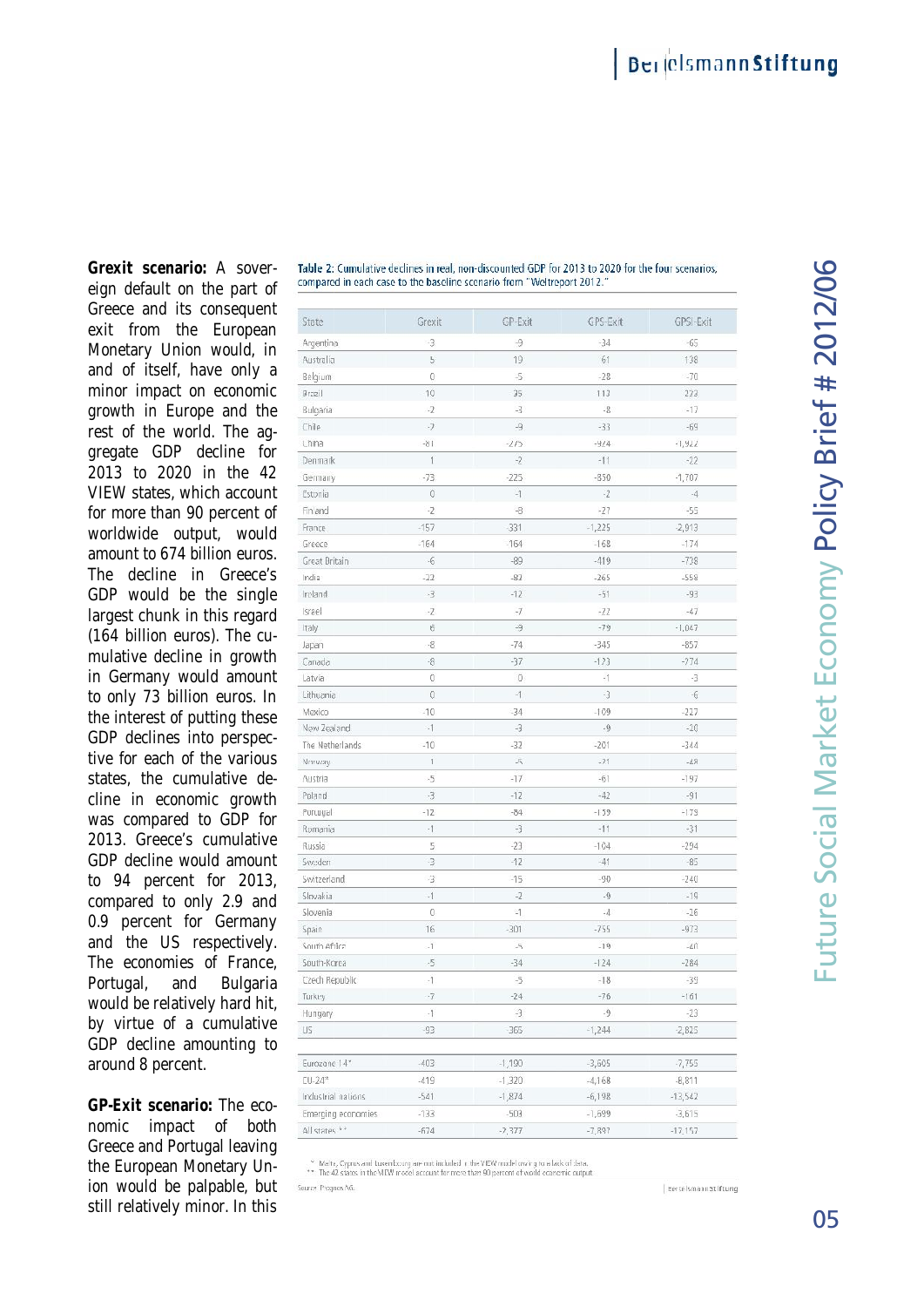6

scenario, the cumulative GDP decline in the 42 VIEW states would amount to nearly 2.4 trillion euros, with Portugal accounting for 84 billion of this amount alone. In Germany, the 225 billion euro decline in GDP under the GP-Exit scenario would wreak substantial economic damage. The 365 billion decline in GDP would be even greater in the US (in absolute terms) than in Europe, while the figures for France and China would be 331 and 275 billion euros respectively. However, these figures are put into perspective when compared to the declines in GDP for 2013. The cumulative GDP declines in the US and Germany would amount to 3.3 and 9.1 percent of 2013 GDP respectively, while the figure for France would be appreciably higher (17.6 percent). But by comparison, the 55 percent decline in Portugal would be far more severe. The figure for Greece is only slightly higher than for the Grexit scenario and would remain at around 94 percent.

**GPS-Exit scenario:** Greece, Portugal and Spain leaving the European Monetary Union would provoke palpable GDP declines worldwide. The cumulative decline in France's GDP in the lead-up to 2020 would amount to more than 1.2 trillion euros, and in Germany to more than 850 billion euros. The cumulative GDP declines for the four BRIC states would amount to 1.4 trillion euros, and for the US to more than 1.2 trillion euros. The total economic losses in the 42 VIEW states would amount to nearly 7.9 trillion euros. In the GPS-Exit scenario, cumulative GDP losses for 2013 would be considerable, particularly in Portugal (due to the fact that France is a major trading partner) and France (due to, among other things, the extensive loans French banks have made to Spain). In this scenario, Portugal's GDP would decrease by 104 percent relative to 2013, followed by Greece (96 percent), Spain (81 percent), France (65 percent), Germany (34 percent), China (24 percent) and the US (11 percent).

**GPSI-Exit scenario:** The departure of Greece, Italy, Portugal and Spain from the European Monetary Union would provoke a worldwide recession that would translate into a GDP decline amounting to nearly 17.2 trillion euros in the 42 VIEW states in the lead-up to 2020. In terms of absolute figures, the declines would be the greatest in France (2.9 trillion euros), the US (2.8 trillion euros), China (1.9 trillion euros), and Germany (around 1.7 trillion euros). France would be particularly hard hit by Italy's sovereign default and exit from the euro, on account of the extensive loans French banks have made to Italy. The cumulative GDP decline would amount to 154 percent of economic output for 2013, with Italy alone registering a cumulative GDP loss of around 75 percent of GDP for 2013. The counterpart figures for Germany, the US and China would be 69, 25 and 49 percent respectively.

A decline in real GDP of this magnitude would also drive up unemployment. For example, in the GPSI-Exit scenario Germany's unemployment rate in 2015 and 2016 would be 2.5 and 2.2 percent higher, respectively, relative to the baseline scenario. In the ensuing 2017 to 2020 period, Germany's unemployment rate would range from 0.5 to 1.7 percent higher than the baseline scenario.

### 3.Economic policy consequences

While Greece defaulting on its sovereign debt and leaving the European Monetary Union would in and of itself have a relatively minor effect on the world economy, the consequences of this event are to all intents and purpose shrouded in mystery.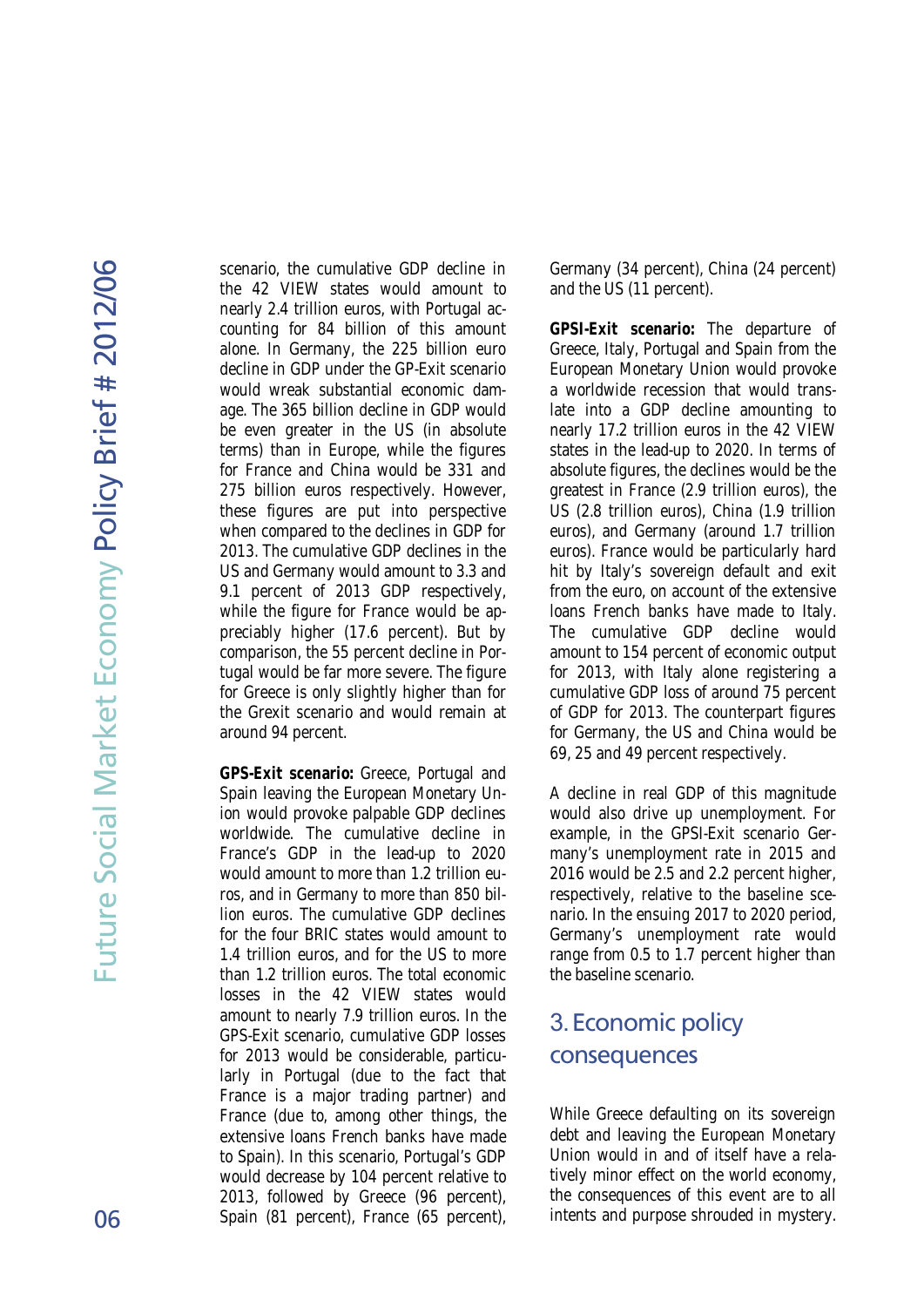One possible consequence, however, is that Greece leaving the European Monetary Union would send a robust and lasting signal to Italy, Portugal and Spain that the gravy train of bailouts is bound to end unless these states make enormous efforts to get their financial houses in order. This in turn might potentially reduce opposition to tough but necessary reforms, and thus help resolve the euro crisis. But on the other hand, a Greek sovereign default could lead to capital market speculation and other untoward responses that would provoke sovereign default on the part of Portugal, Spain and ultimately Italy. And this in turn would send the world economy into a deep recession that would affect not only Europe, but the rest of the world as well. Apart from the severe economic consequences of such a recession, it would also put major strains on the social fabric and political stability of a number of states, particularly those that leave the European Monetary Union; but other states would feel these strains as well. Hence there is a definite possibility that Greece leaving the European Monetary Union would provoke a domino effect that would translate into a lengthy worldwide recession. that Greece leaving the European Mone-<br>tary Union would send a robust and last-<br>ing signal to Italy, Portugal and Spain that<br>the gravy train of bailouts is bound to end<br>unless these states make enormous efforts<br>to get thei could lead to capital market speculation<br>and other untoward responses that would<br>provoke sovereign default on the part of<br>Portugal, Spain and ultimately Italy. And<br>this in turn would send the world econ-<br>omy into a deep re